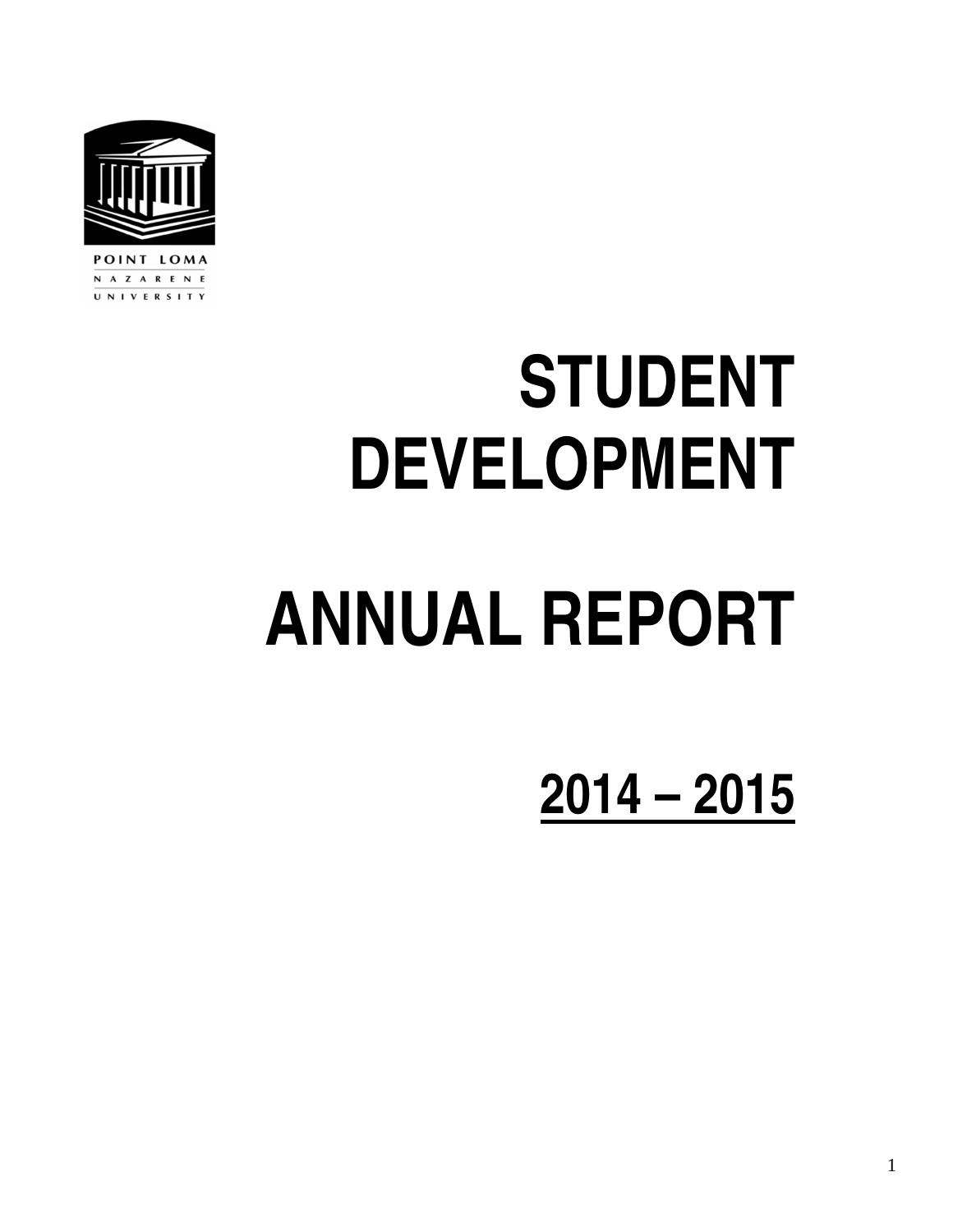## Introduction & Summary

By Dr. Caye Smith, Vice President for Student Development

2014-2015 was a dynamic year that tested the mettle of each Student Development professional. The university spent two years conducting an in depth analysis of programs and expenditures, known as 'prioritization.' The purpose of prioritization was to reduce university expenses in order to assure an economically sustainable future. 14/15 was the first post-prioritization year. Student Development confidently embraced the challenge of seamlessly fulfilling its mission with reduced resources.

A second defining feature of 14/15 related to a dramatic increase in the number and severity of student crises. While these incidents have increased steadily in recent years, consistent with national trends, this year we witnessed increases in marijuana use, severe mental illness, severe eating disorders, and reports of off campus sexual assault. In each situation, Student Development staff responded quickly to provide extraordinary levels of support and care. Students were served at the highest levels. At the same time, our internal systems of response were taxed. It is a matter of priority to review and refine these systems for 15/16.

14/15 was the first full year of competition for PLNU in the PacWest conference of NCAA Division II. Athletic teams experienced remarkable success. In his end of year review Danny Barnts, Assistant Athletic Director for Media, noted, "The Point Loma Sea Lions celebrated many accomplishments and honors this season, both on and of the courts and fields. PLNU's program received the 2014 NCAA Division II President's Award for Academic Excellence with one of the Top 3 Academic Success Rates in the country (98% graduation rate for studentathletes). For a second consecutive year, Sea Lion student-athletes have had a higher GPA (3.28) than the general student body. Additionally Point Loma placed as first-runner up out of 292 NCAA institutions for the prestigious 2014 NCAA DII National Award of Excellence for outstanding work done in the community.

On the court, the Sea Lions seized their opportunity to establish their name in the NCAA, and especially the West Region in their first season. PLNU sent three teams to the NCAA West Regionals during the 2014-15 academic year, and three other Sea Lion teams (volleyball, men's basketball and women's golf) were the first team out when the final poll was released.

. . . Point Loma has also continued to establish itself among the upper echelon of teams in the PacWest Conference. The Sea Lions earned fourth place in the 2014-15 Commissioner's Cup Standings. . . . Facility-wise, our track venue was reopened with a brand new track to accompany the new infield/soccer grass laid earlier this year. Our baseball stadium grew to over 200 seats thanks to the installation of donated seats from Petco Park. Additional seats have been installed for soccer and tennis. The donation has been greatly appreciated as game attendance for athletics grew by 26% this year over last year."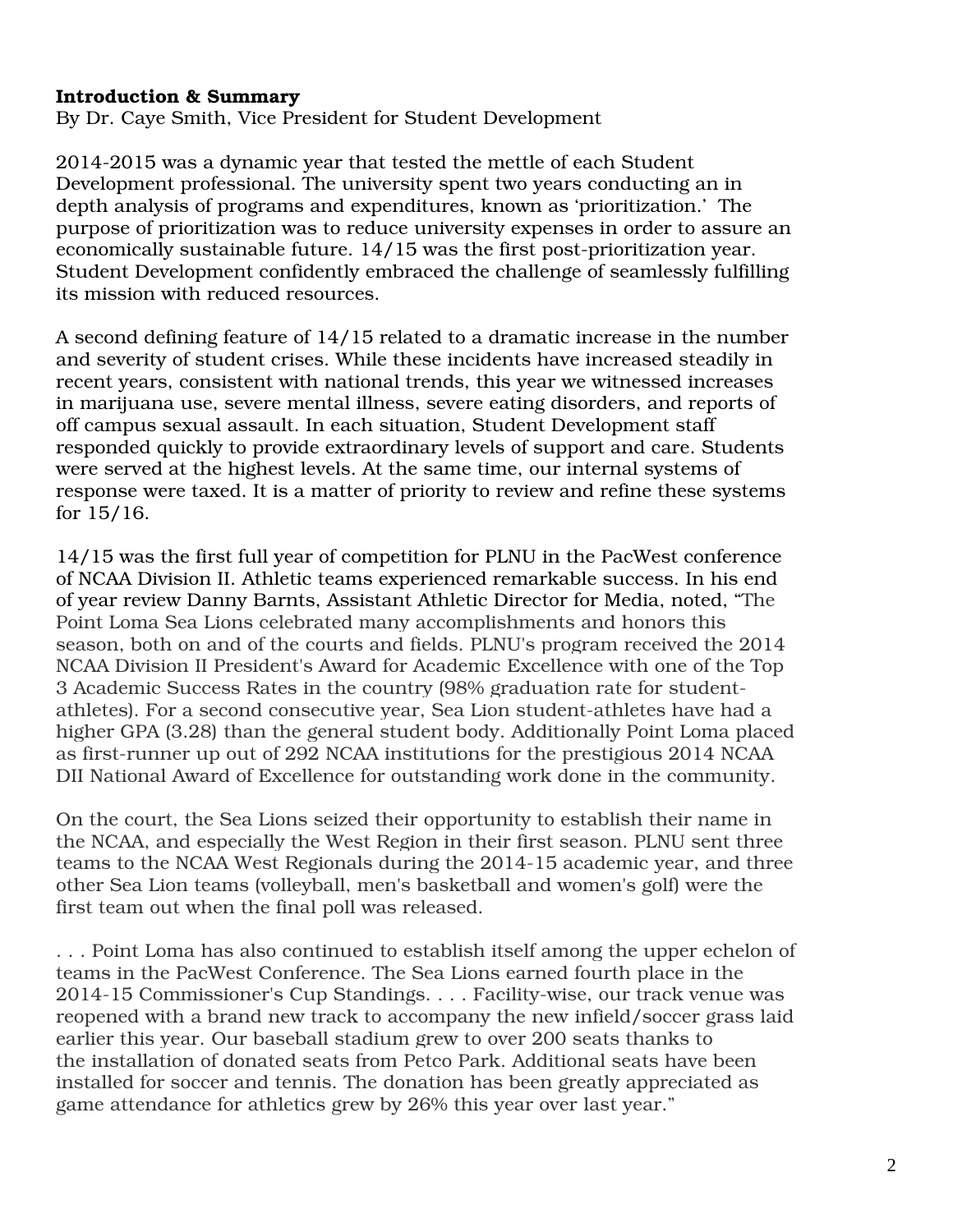The challenges of 14/15 were significant, but, as the reader will note, the highlights were even greater as the dynamic interplay of support and challenge was lived out each day in the lives of PLNU undergraduate students.

It is a privilege to serve PLNU in the Office of Student Development. We are blessed with a team of deeply committed professionals who live out their calling in service to God, students, and the university.

The Student Development annual report is split into five documents from each administrative unit. Each document outlines the area's mission statement, program overview, intended learning outcomes, evidence, use of evidence, and areas of distinction.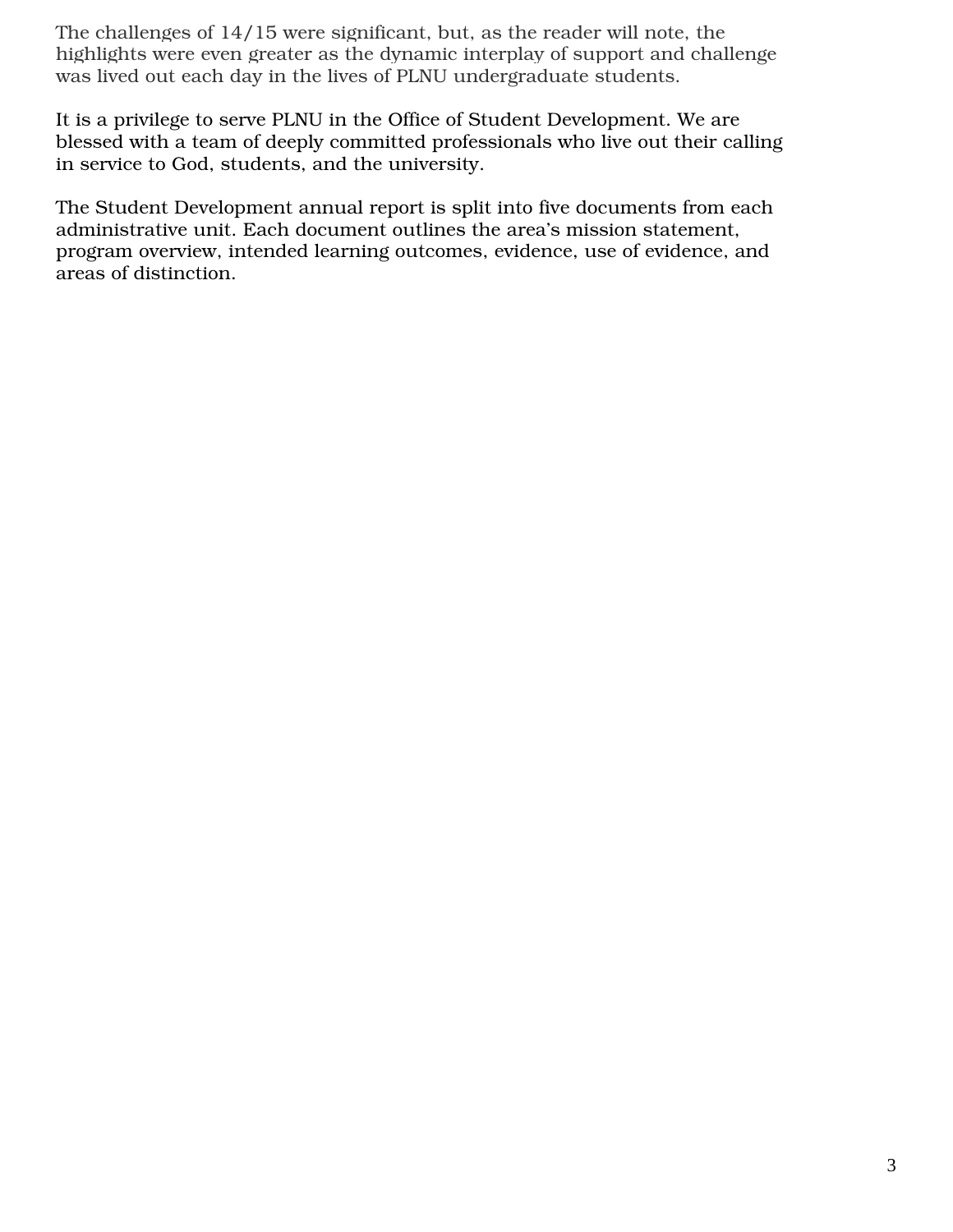## Mission Statement

Student Development at PLNU champions the holistic, God-inspired potential of each student by facilitating multiple engagement opportunities to learn, grow and serve.

# Theme for 2014-2015

We locate our identity in Christ, and ground our work in mission.

### **Overview**

Student Development is composed of five administrative units: Student Engagement and Retention, Residential Life and Student Conduct, Public Safety, Intercollegiate Athletics, Student Success and Wellness. Each of these units is individual reviewed and assessed in this report.